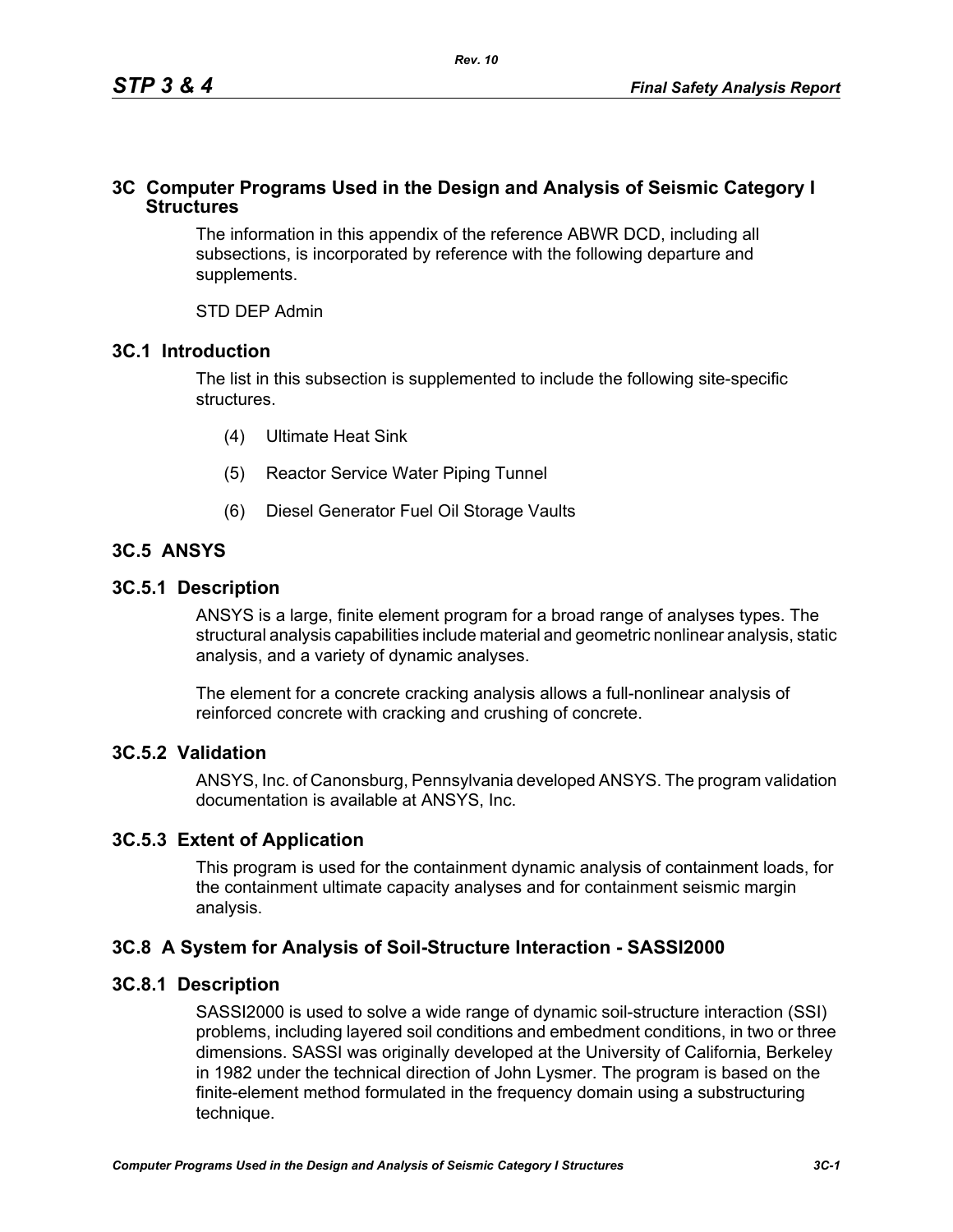# **3C.8.2 Validation**

SASSI2000 was obtained from ISATIS, LLC, University of California, Berkley and validated by Simpson Gumpertz and Heger (SGH). The program validation documentation is available at SGH. The program validation was also accepted by Sargent & Lundy (S&L) under S&L's QA Program.

# **3C.8.3 Extent of Application**

SASSI2000 is used to obtain seismic design loads and in-structure floor response spectra for the Seismic Category I buildings accounting for the effects of SSI.

## **3C.9 Free-Field Site Response Analysis (SHAKE2000 and P-SHAKE)**

## **3C.9.1 Description**

SHAKE2000 is used to perform the free-field site response analysis to generate the design- earthquake-induced strain-compatible free-field soil properties and site response motions required in the seismic SSI analysis. SHAKE2000 is a software application that integrates SHAKE, SHAKE91 and ShakEdit. SHAKE is a computer program for earthquake response analysis of horizontally layered sites developed at the University of California, Berkeley, by B. Schnabel, John Lysmer and H. B. Seed in 1972. SHAKE91 is a modified version of SHAKE for conducting equivalent linear seismic response analyses of horizontally layered soil deposits developed at the University of California, Davis, by I. M. Idriss and J. I. Sun. ShakEdit is a pre and postprocessor for SHAKE and SHAKE91 developed by Gustavo A. Ordonez.

P-SHAKE is a Bechtel proprietary modified version of SHAKE. P-SHAKE generates the same design earthquake-induced strain-compatible soil properties and site response motions as SHAKE does, and the input files of the two programs for the most part are compatible. However, P-SHAKE is built on a different program logic that allows the site response analysis to be performed with acceleration response spectrum as input instead of acceleration time histories used by SHAKE.

## **3C.9.2 Validation**

SHAKE2000 was purchased from Gustavo A. Ordonez and validated by Sargent & Lundy. The program validation documentation is available at Sargent & Lundy.

P-SHAKE was developed by Bechtel. The program validation documents are located in Bechtel's Computation Service Library.

## **3C.9.3 Extent of Application**

SHAKE2000 is used to generate free-field site response motions for use in seismic analysis of Category I structures, e.g., Reactor Building, Control Building and Ultimate Heat Sink.

P-SHAKE is used to provide site-specific earthquake-induced design ground motions and the associated strain-compatible soil properties for Category I structures, e.g., Reactor Building, Control Building, and Ultimate Heat Sink.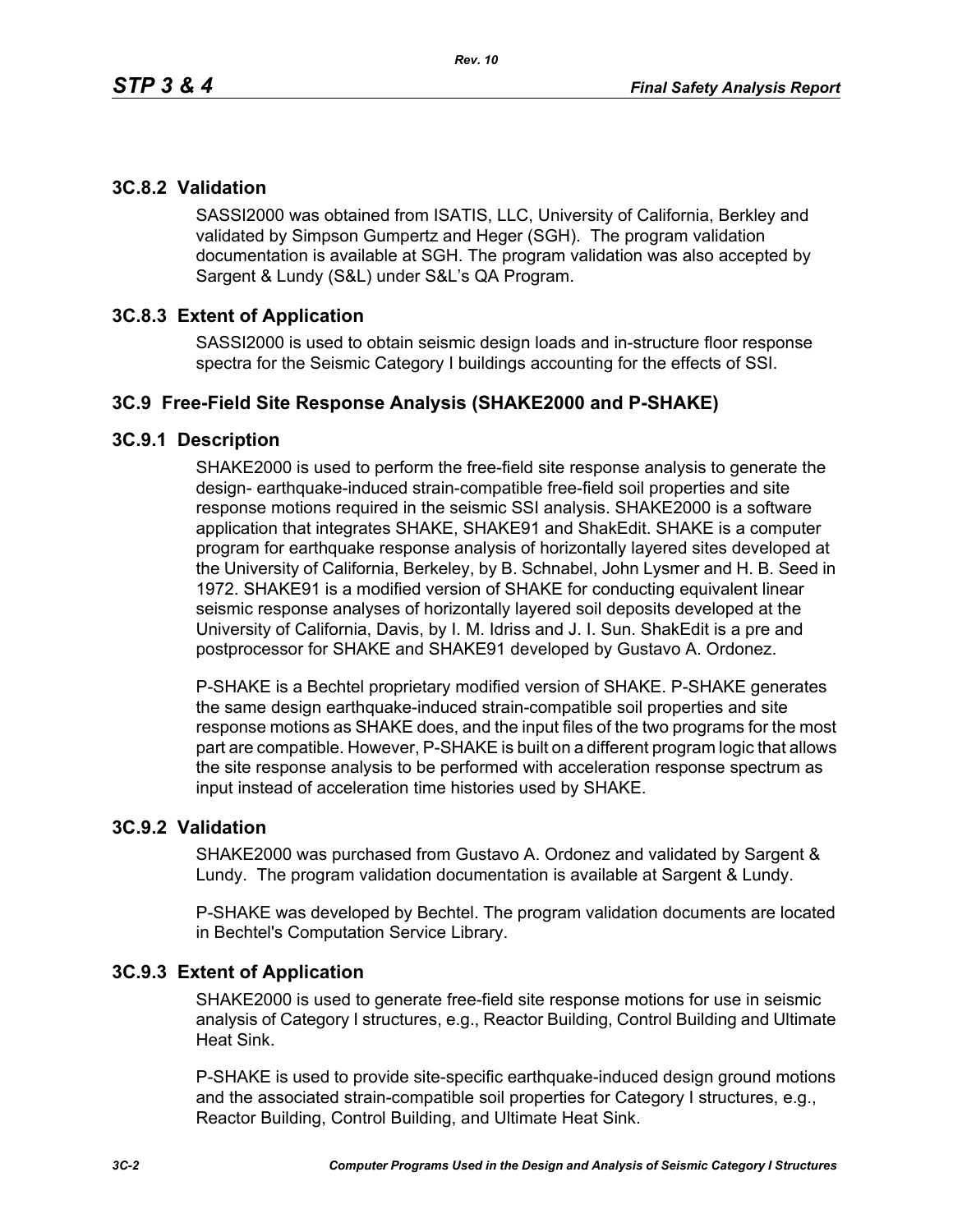# **3C.10 GT STRUDL**

## **3C.10.1 Description**

GT STRUDL (Structural Design Language) is a subsystem of GTICES (The Georgia Tech Integrated Civil Engineering System). It solves structural engineering problems in frame analysis, finite element analysis, static and dynamic analysis, as well as steel and concrete design.

## **3C.10.2 Validation**

GT STRUDL is developed by Georgia Tech Research Corporation (GTRC). The program validation documents are located at GTRC.

## **3C.10.3 Extent of Application**

GT STRUDL is a general purpose program used to perform structural analysis for structures.

## **3C.13 DYNAS**

## **3C.13.1 Description**

DYNAS is used for seismic analysis of structures, including generation of floor response spectra.

## **3C.13.2 Validation**

DYNAS was developed and validated by Sargent & Lundy. The program validation documentation is available at Sargent & Lundy.

## **3C.13.3 Extent of Application**

This program is used to calculate concrete shear wall stiffnesses and determine forces in shear wall design for shear wall structures.

# **3C.14 SAFE**

## **3C.14.1 Description**

SAFE is used for the analysis and design of concrete slabs and basemats. It integrates modeling analysis and design of slabs and foundations.

# **3C.14.2 Validation**

SAFE was developed by Computers and Structures, Inc., Berkeley. It was purchased and validated by Sargent & Lundy. The program validation documentation is available at Sargent & Lundy.

## **3C.14.3 Extent of Application**

SAFE is used to determine required reinforcing for concrete slabs and foundations.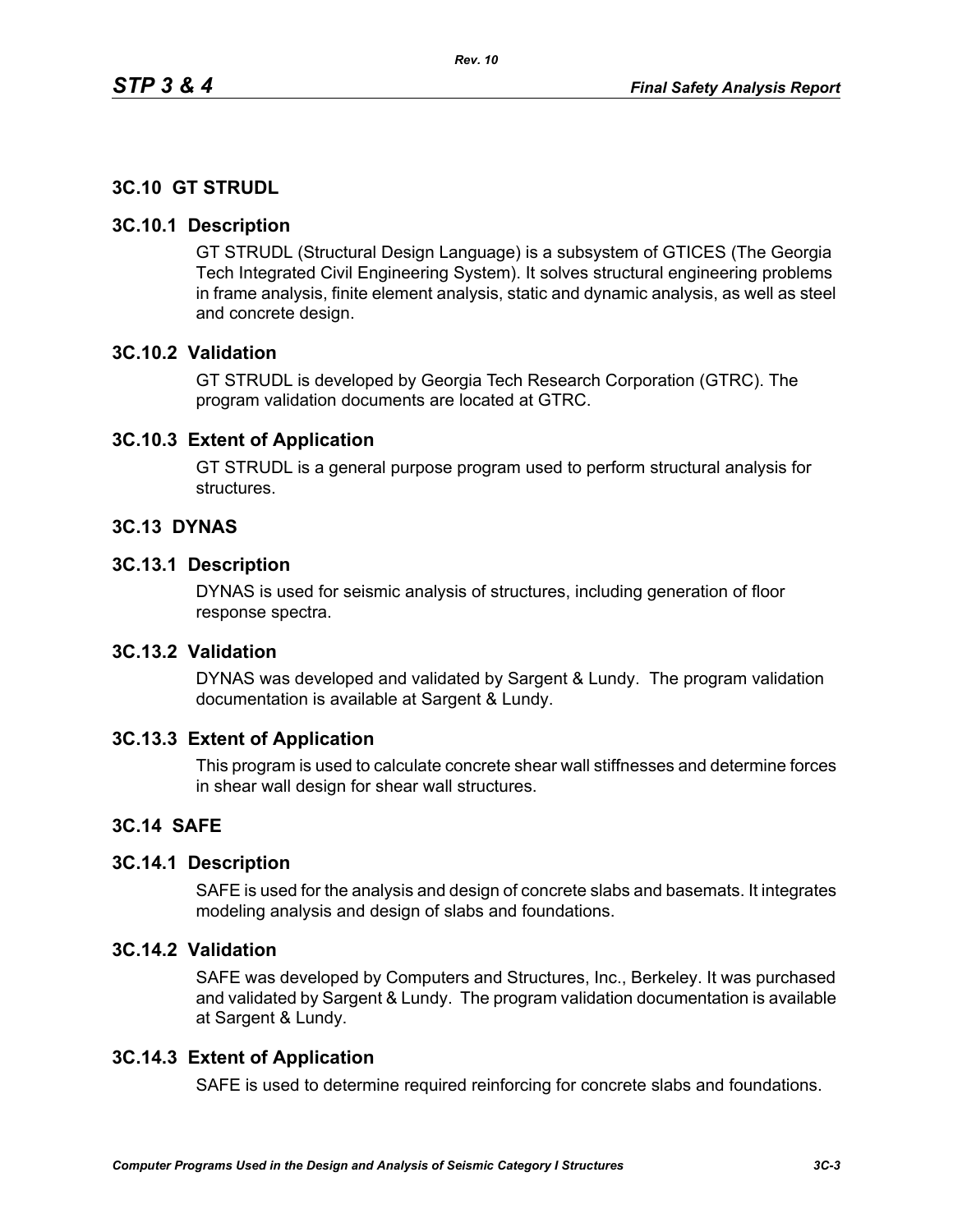# **3C.15 RSG**

## **3C.15.1 Description**

RSG is used to generate artificial synthetic time histories for seismic analysis. It also generates response spectrum from an input acceleration time history. It can envelope spectra, combine spectra, and generate a spectrum consistent time history.

## **3C.15.2 Validation**

RSG was developed and validated by Sargent & Lundy. The program validation documentation is available at Sargent & Lundy.

## **3C.15.3 Extent of Application**

RSG is used to generate response spectra for various percentages of critical damping from a given acceleration time history.

## **3C.16 TEMCO**

#### **3C.16.1 Description**

TEMCO analyzes reinforced concrete beam and plate sections subjected to non-thermal and thermal loads. The program can also perform design for reinforced concrete sections subjected to axial bending or shear forces.

# **3C.16.2 Validation**

TEMCO was developed and validated by Sargent & Lundy. The program validation documentation is available at Sargent & Lundy.

## **3C.16.3 Extent of Application**

TEMCO is used to analyze reinforced concrete sections subjected to non-thermal and thermal loads.

## **3C.17 APLAN**

#### **3C.17.1 Description**

APLAN is used to analyze rectangular attachment plates mounted on concrete walls or slabs by means of expansion anchors, headed welding studs or wire embedments.

## **3C.17.2 Validation**

APLAN was developed and validated by Sargent & Lundy. The program validation documentation is available at Sargent & Lundy.

## **3C.17.3 Extent of Application**

APLAN is used to analyze rectangular attachment plates mounted on concrete walls by means of expansion anchors, headed welding studs or wire embedments.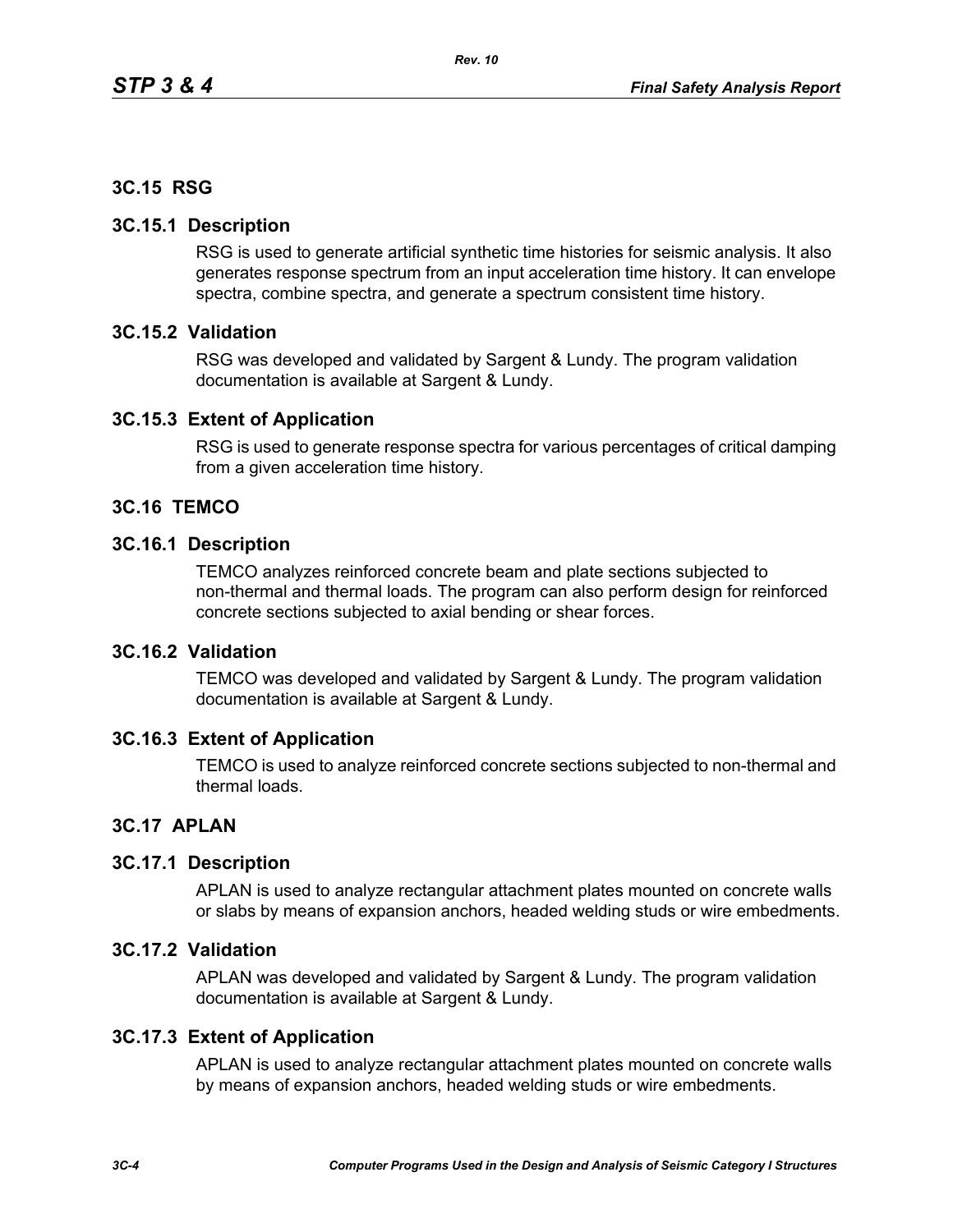# **3C.18 SAP2000**

## **3C.18.1 Description**

SAP2000 is a finite element program for analysis and design of structures. It performs both static and dynamic analysis.

# **3C.18.2 Validation**

SAP2000 was developed by Computers and Structures, Inc., Berkeley. It was purchased and validated by Sargent & Lundy. The program validation documentation is available at Sargent & Lundy.

## **3C.18.3 Extent of Application**

SAP2000 is used to perform general structural analysis for buildings.

## **3C.19 PCACOLUMN**

## **3C.19.1 Description**

PCACOLUMN is a software program for the design and investigation of reinforced concrete column sections. The column section can be rectangular, round or irregular, with any reinforcement layout or pattern. Slenderness effects can also be considered.

## **3C.19.2 Validation**

PCACOLUMN was developed by Portland Cement Association. It was purchased and validated by Sargent & Lundy. The program validation documentation is available at Sargent & Lundy.

# **3C.19.3 Extent of Application**

PCACOLUMN is used for analysis and design of concrete columns.

# **3C.20 SYNQKE-R**

## **3C.20.1 Description**

SYNQKE-R is a Personal-Computer (PC)-based computer program for generating acceleration time histories compatible with single-damping or multiple-damping response spectra. The program allows the user to specify an initial acceleration time history, to perform a parabolic base-line correction, and to scale the time histories to the user-specified maximum acceleration value.

# **3C.20.2 Validation**

SYNQKE-R was developed and validated by Paul C. Rizzo Associates (RIZZO), Inc. The program validation documentation is available at RIZZO.

# **3C.20.3 Extent of application**

SYNQKE-R is used to generate acceleration time histories compatible with single or multiple damping response spectra.